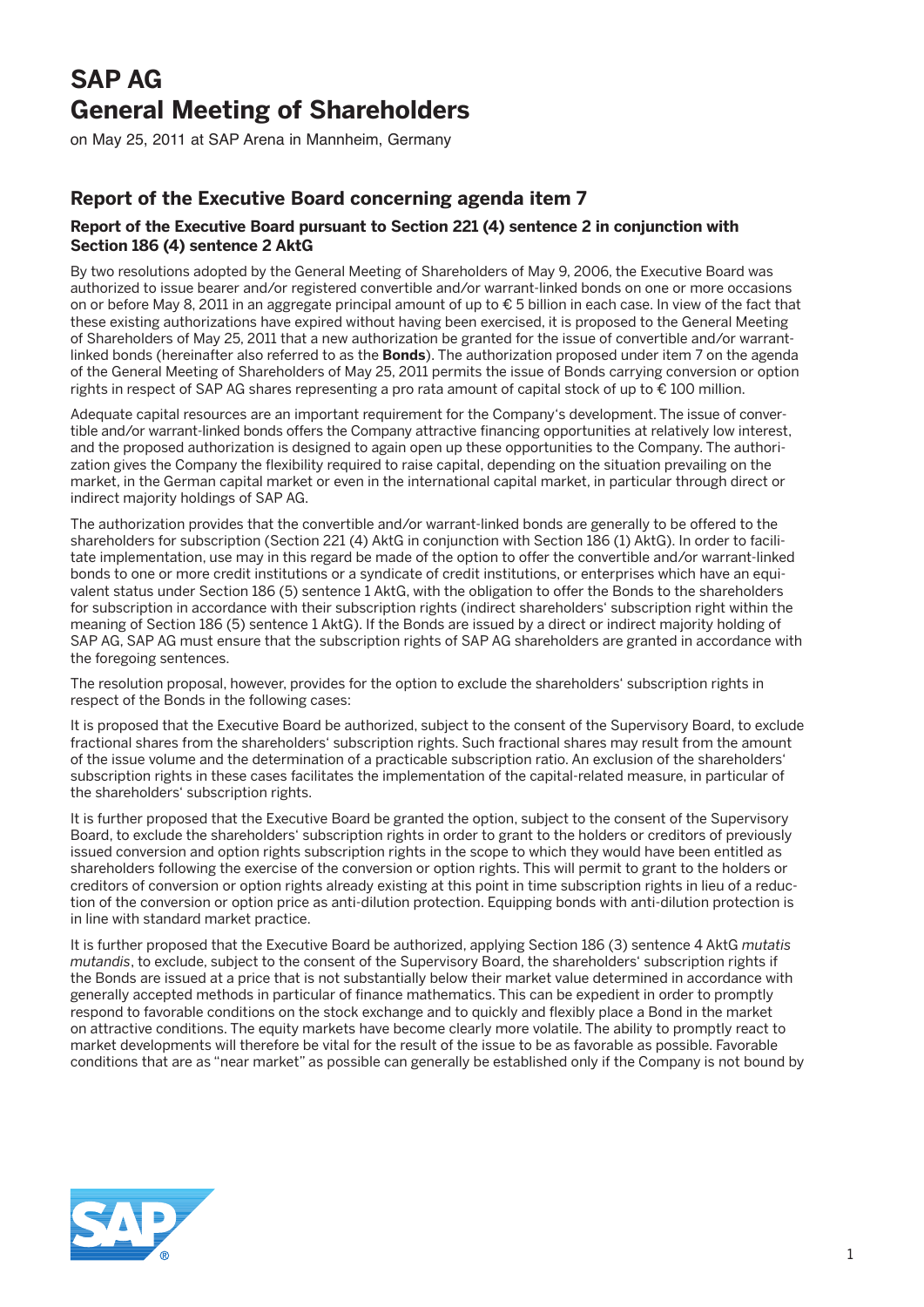those conditions for an excessively long offer period. The issue of subscription rights generally requires a significant safety margin to be deducted in order to ensure the attractiveness of the conditions and thus the issue's chances of success over the entire offer period. It is true that Section 186 (2) AktG allows the subscription price (and thus the terms and conditions of the Bonds in the case of convertible and/or warrant-linked bonds) to be published three days prior to the expiration of the subscription period at the latest. In light of the volatility in the stock markets, however, this still involves a market risk, in particular a price change risk, for several days, which may lead to the deduction of safety margins in connection with the determination of the terms and conditions of the bonds and thus to conditions that are not optimal. In addition, even where shareholders' subscription rights are granted, a full placement will not automatically be ensured and an alternative placement with third parties will in any event involve additional expenses given the uncertainty of the exercise of such rights (subscription behavior). Finally, if the Company were to grant subscription rights, it would not be in a position to promptly react to a change in market conditions due to the length of the subscription period but would be exposed to declining share prices during the subscription period, which could lead to less favorable opportunities for the Company to procure capital.

In this case of exclusion of shareholders' subscription rights in connection with the issue of convertible and warrant-linked bonds, the provision set forth in Section 186 (3) sentence 4 AktG regarding the simplified exclusion of shareholders' subscription rights applies *mutatis mutandis* pursuant to Section 221 (4) sentence 2 AktG. In order to comply with the threshold of 10% of capital stock that is applicable to the simplified exclusion of shareholders' subscription rights provided for in Section 186 (3) sentence 4 AktG, the authorization concerning the simplified exclusion of shareholders' subscription rights is limited to the issue of Bonds carrying conversion or option rights in respect of shares representing a pro rata amount of no more than 10% of the Company's capital stock in aggregate. The resolution proposal under agenda item 7 provides that, for the purpose of calculating the 10% threshold, the lower of the amounts of capital stock existing at the time the resolution concerning this authorization is adopted by the General Meeting of Shareholders of May 25, 2011 or at the time the authorization is exercised is to be relevant. Moreover, the resolution proposal provides for a deduction clause pursuant to which the 10% threshold will be reduced to the extent that other authorizations concerning the simplified exclusion of shareholders' subscription rights are exercised after adoption of the resolution by the General Meeting of Shareholders of May 25, 2011.

The interests of the shareholders are safeguarded by the fact that the Bonds must not be issued substantially below their market value. This will prevent a significant economic dilution of the value of the shares. Whether or not the Bonds are issued substantially below their market value will be determined by calculating the market value of the convertible or warrant-linked bonds in accordance with generally accepted methods in particular of finance mathematics and comparing it with the offer price. The Executive Board will in its price determination, taking into account the situation then prevailing on the capital market, ensure that the deduction from the market value will be as low as possible. If the Executive Board considers it appropriate in any given situation to seek professional advice, it may rely on the support of third parties. For instance, a bank (or underwriting bank) involved in the issue may confirm in an appropriate form that the issue price will not be substantially below the market value of the shares. This may also be confirmed by a bank not involved in the issue or an auditing firm or any other expert. Such an effect would reduce the calculated value of a subscription right to virtually zero, so that no appreciable economic disadvantage will be suffered by the shareholders due to the exclusion of their subscription rights.

Irrespective of such an examination by the Executive Board, the establishment of conditions that are in line with market standards and the associated avoidance of any appreciable dilution of the share value may also be achieved by a bookbuilding process. In such a process, the convertible or warrant-linked bonds are not offered at a fixed issue price but the issue price and/or individual conditions of the convertible and/or warrant-linked bonds (e.g. interest rate and conversion or option price) will be established on the basis of the purchase orders submitted by investors. As a result, the total value of the Bonds will be determined "near market".

All of these measures will ensure that the value of the Company's shares is not significantly diluted as a result of the exclusion of shareholders' subscription rights. Moreover, the shareholders intending to maintain their share in the Company's capital stock have the option to acquire shares on the stock exchange on almost identical conditions.